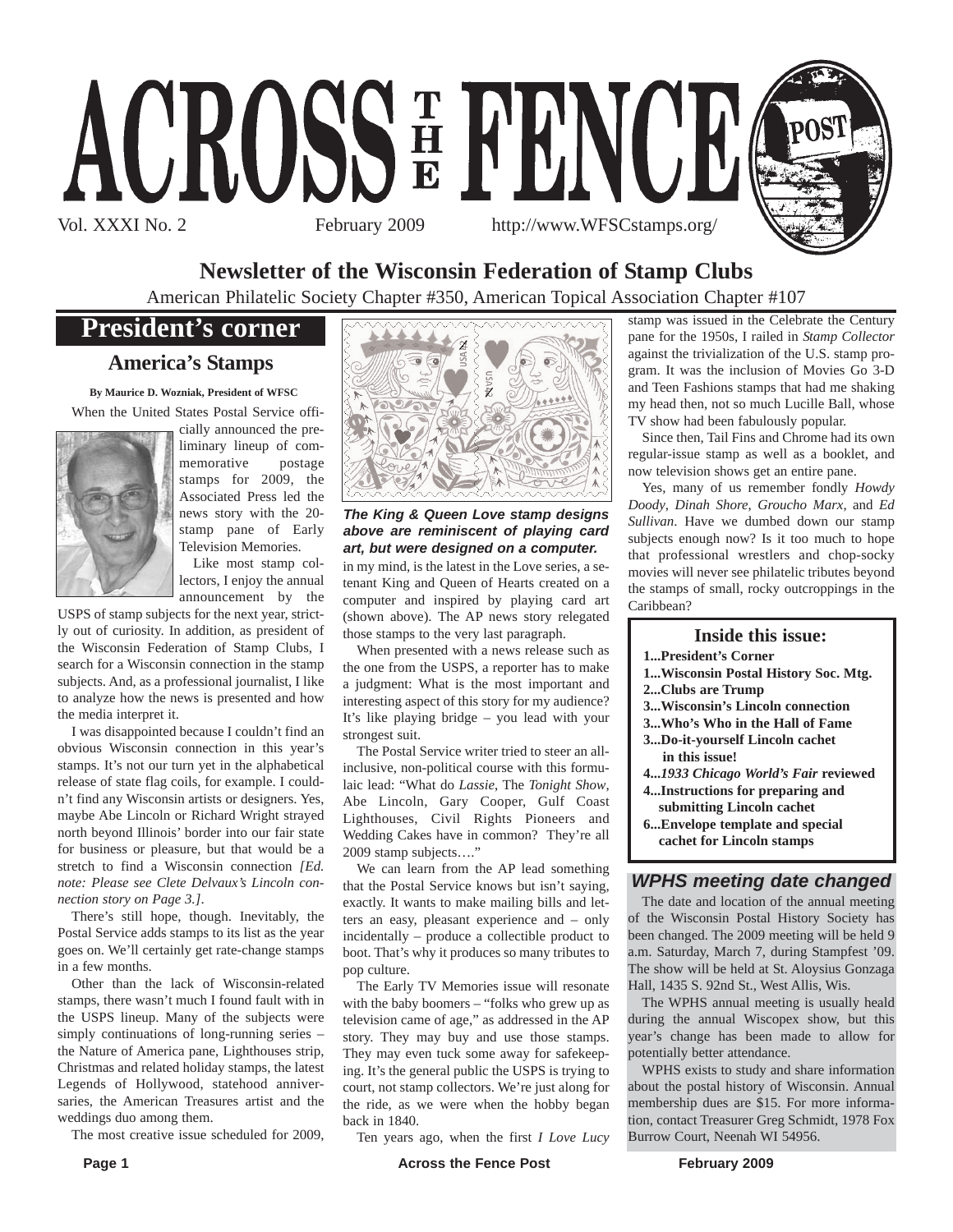### **Clubs are Trump**

**By Maurice D. Wozniak, President of WFSC**

In an addendum last fall to *The Mint Issue*, the newsletter of the **Kettle Moraine Coin and Stamp Club**, West Bend, Roland Essig recalled the founding of the club's Ben Franklin Stamp Club in 1990. The club for kids is still going strong today under the leadership of Mary Yahr, he mused, "…and because of her dedication we may have the oldest and maybe only surviving Ben Franklin Stamp Club."

The United States Postal Service withdrew support a few years ago from the nationwide network of Ben Franklin clubs it had started.

Some other clubs under the umbrella of the Wisconsin Federation of Stamp Clubs do run youth programs, and all of them should do something to encourage young people to sample the enjoyment of our hobby. If we don't introduce kids to stamp collecting, the chance of their taking up the hobby as older adults would seem to be unlikely.

To initiate the youth club in the West Bend area, the adult club sent information to middle schools and, as luck would have it, the sign-up at the library came during a heavy snowfall on Jan. 11, 1990. Essig said he was worried that no one would show up. He sat at the table and started to register the names of children as they arrived and was too busy to look up.

Then one of the club members asked if he needed help.

"I looked up and to my surprise, there was a line of children and parents from the table where I sat and out the door on the far side and into the hallway," Essig wrote. "When the meeting started all the chairs around the table were full and parents and children were sitting all over the floor…. We registered 49 young people that night."

Will you get that kind of a response if you try to form a youth club today? You won't know until you try – and unless you try you won't!

#### **\*\*\***

#### **Program ideas**

Member Bob Mather told the **Milwaukee Philatelic Society** about his collection of dirt — 102 samples from places he and his wife have visited. Examples include Elvis Presley's grave, monuments in Washington, D.C., and some from the curb across from the White House, because guards told him he couldn't dig in the lawn. But he did find dirt unfrozen under 20 feet of snow on Mount Hood, ash from Mount St. Helen and soil from Lambeau Field in 1997.

Karen Weigt presented a program on philatelic Christmas cards and covers for the **Badger Stamp Club**, Madison.

Mel Graffenius laid out "A Time Line of the Washington Park Zoo as Told Through Postcards" for the **Waukesha County Philatelic Society**.

A member of the **Northwoods Philatelic Society**, Iron Mountain, Mich., brought examples to a club meeting of modern stamps that soak well and of those that do not. Hands-on programs often work well.

**\*\*\***

**What others are doing** In the **Milwaukee Philatelic Society** newsletter, editor Carol Schutta described in words and photos a visit to the Harley-Davidson motorcycle museum where she saw a motorcycle used to deliver mail in the 1920s. "I can imagine how hard it was to steer when you hit the ruts and holes in the country roads," she commented. Schutta also ran a photo of "our modern, up-to-date postal truck" for city use she saw at Polish Fest.

**MPS** is asking dealers in six states whether they prefer a two-day or three-day Milcopex show in 2010. A three-day Milcopex at a new location, Mount Mary College, attracted more than 600 visitors in 2008.

**MPS** won a vermeil award for its newsletter, **Milwaukee Philatelist**, in American Philatelic Society competition last year.

A one-frame exhibit by the **Waukesha County Philatelic Society**, intended for Chicagopex, was withdrawn after show organizers asked the club to submit additional fees. Instead, the exhibit was set up at the Waukesha Post Office.

We're sure President Joel Haeberlin of the **Wauwatosa Philatelic Society** received enough ribbing from the 18 members at the club meeting when he won the \$10 attendance prize drawing, so we won't add to it.

The **Northwoods Philatelic Society**, Iron Mountain, Mich., is looking at a 25th anniversary celebration sometime soon.

#### **\*\*\***

*Information for "Clubs Are Trump" is gathered from club newsletters. Please send newsletters to Maurice D. Wozniak, 1010 Berlin St., Waupaca WI 54981.*

# **Wisconsin Federation of Stamp Clubs officers** *Across the Fence Post* is the official publication of

#### PRESIDENT Maurice D. Wozniak

1010 Berlin St. Waupaca, WI 54981 715-258-2025 mwoz@live.com

#### VICE PRESIDENT Jim Stollenwerk

1020 Hazelwood Court West Bend WI, 53095 Home: 262-306-0829 Cell: 262-305-1483 JSASTOLLEN@charter.net

**SECRETARY** Vacant

#### TREASURER Charles H. Green

5199 Bittersweet Lane Oshkosh WI 54901-9753 (920) 426-1066 bgreen9001@yahoo

#### VP YOUTH DIVISION MaryAnn Bowman P.O. Box 1451

Waukesha, WI 53187

#### NE REGION VP

Al Marcus (maram@tds.net) Green Bay Phil. Soc. Northwoods Phil. Soc. (Iron Mountain) Outagamie Phil. Soc. Wisc. Postal Hist. Soc.

#### EAST CENT. REGION VP Vern Witt

Fond du Lac Stamp Club Kettle Moraine Coin & Stamp Club Manitowoc Phil. Soc. Oshkosh Phil. Soc. Sheboygan Stamp Club

#### SW REGION VP

Valerie Cook Badger Stamp Club Baraboo Stamp Club Janesville Stamp Club Monroe Stamp & Postcard Club Rockford Stamp Club

#### SOUTH CENTRAL REGION VP Art Gaffney stehlee@aol.com

Waukesha County Phil. Soc.

#### SE REGION VP Art Schmitz

pescador@milwpc.com Am. Top. Assn. (Chap. 5) Belle City Stamp Club Kenosha Stamp & Cover Club North Shore Phil. Soc. (Milw.) Northwestern Mutual Stamp Club Polish American Stamp Club Wauwatosa Phil. Soc.

#### Art Petri

American Air Mail Soc. (Billy Mitchell Chapter)

- Germany Phil. Soc. (Chap. 18)
	- Italian American Stamp Club Milwaukee Phil Soc.

#### CENTRAL REGION VP Mike Lenard

mjlenard@aol.com Central Wisc. Stamp Club

- Chippewa Valley Stamp Club Northwoods Stamp & Coin Club (Rhinelander)
- Wisconsin Valley Phil. Soc.

the Wisconsin Federation of Stamp Clubs, Inc., a 501c3 non-profit organization. WFSC also is a life member of the APS (since 1953). For more information about WFSC, please contact the Central Office.

AFTP is published monthly September through April, and every other month May through August (10 issues per year). News of Wisconsin collectors, club news and gratis original philatelic features are welcomed. The editor accepts submissions in any format, but prefers email if possible. Editor reserves the right to make editorial changes to submitted copy.

Material appearing in AFTP not carrying an individual copyright notice may be reproduced only by not-for-profit organizations, provided the author(s) and AFTP receive credit or attribution. All materials carrying an individual copyright notice are the sole property of the author(s).

Unless explicitly stated by an officer in conjunction with official WFSC business, opinions expressed by the editor or individual authors are not necessarily endorsed by the WFSC.

Submission deadlines for editorial and avertising materials are for the 1st of the month preceding month of publication (i.e. Jan. 1 for Feb. issue).

All show calendar information, along with all other editorial matter and listings, should be sent to: Wayne L. Youngblood, Editor ATFP, P.O. Box 111, Scandinavia WI 54977-0111. (youngblood@tds.net) phone: 715-467-4416.

Advertising material and payment should be sent to Dave Carney, Advertising Manager, AFTP, P.O. Box 55, Kimberly, WI 54136-0055. (dcarneyl@new.rr.com) phone: 920-687-9077. For a complete list of advertising rates and policies (display, classified and listings), request a copy from the advertising manager.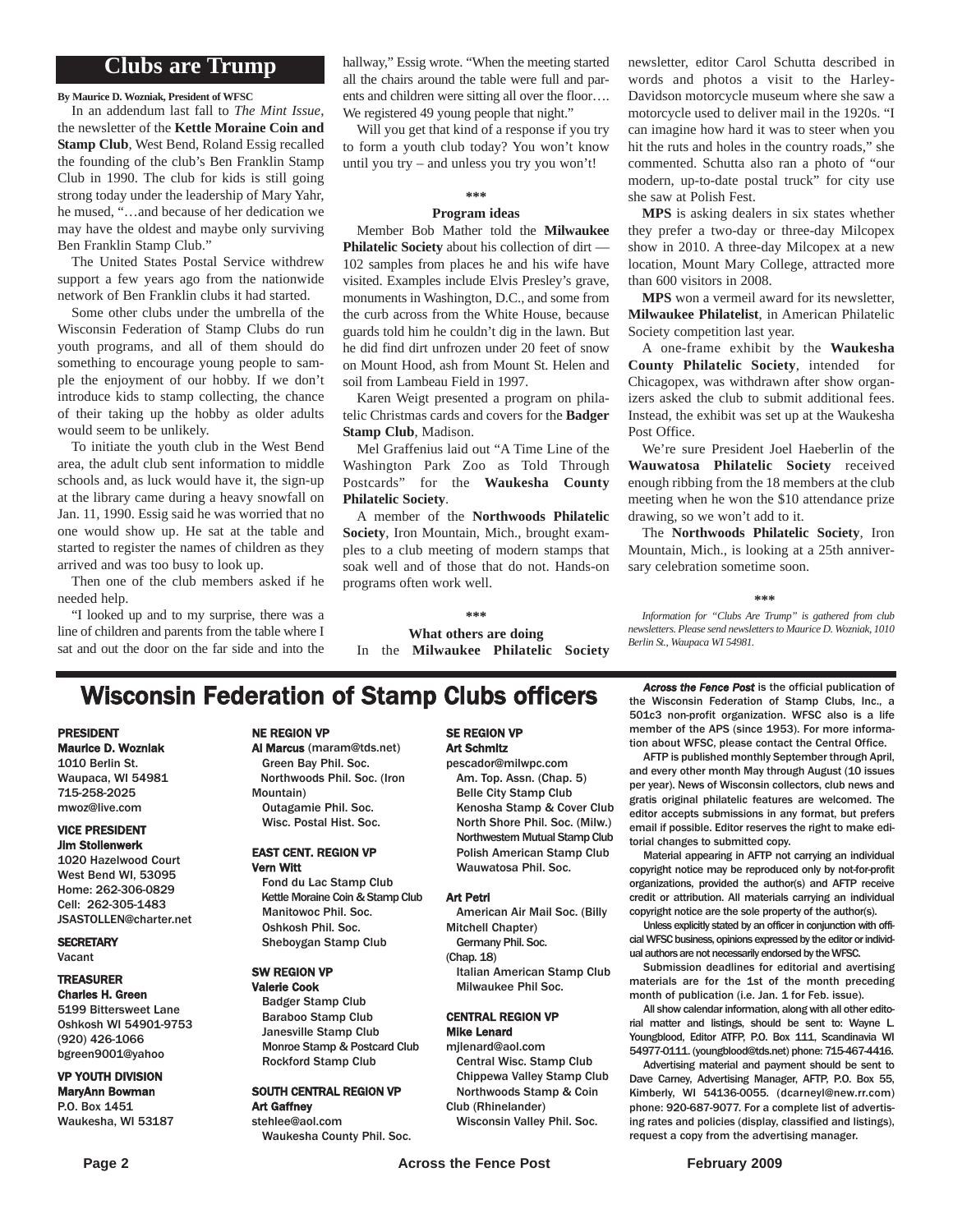# *Wisconsin's Lincoln connection present, but not too strong*

#### **Clete Delvaux**

The United States Postal Service has released the designs of the four 42c Abraham Lincoln stamps that will be issued this month to commemorate the bicentennial anniversary of his birth. The stamps, shown below, "depict the 16th president at different stages of his life: as rail splitter, lawyer, politician and president."

According to a recent newspaper article, "Lots of Lincoln Bashes Planned," several states with strong ties to Abraham Lincoln (1809-65) are preparing events to honor him on his 200th birthday. These include Kentucky, Indiana, Illinois, Pennsylvania and the District of Columbia. The question arises: Can Wisconsin lay claim to a Lincoln connection?

This very question arose at the October meeting of the Green Bay Philatelic Society. It occurred during a discussion of our preparations for Baypex '09, scheduled for March 21, 2009. The question was: Should the club again try to design a show cover for Baypex '09? If so, what person or event would the cachet commemorate? Members were encouraged to research suggestions – one of which was the Lincoln connection.

As it turned out, two Learning in Retirement courses I was attending confirmed a rather tenuous Lincoln connection for Wisconsin. (LIR is a



# *Do-it-yourself Lincoln cachet in this issue!*

#### **Wayne L. Youngblood**

If you wish to create your own first-day cover (or series of four) for this month's Lincoln bicentennial issue, you'll find an envelope template with a special prepared cachet on Page 6 (back cover) of this issue.

For best results the template and cachet image should be downloaded from the WFSC website (*http://www.wfscstamps.org*) and printed on high quality paper. This will give a higher-quality

University of Wisconsin-Green Bay excellent outreach program that offers a variety of courses for retired people in the community.) These courses both confirmed what I found under the "Lincoln" entry in my *World Book Encyclopedia*.

Abraham Lincoln did participate in the socalled Black Hawk War of 1832. In 1831 the federal government had moved the Fox and Sauk Indians from Illinois, which had become a state in 1818, to Iowa. "In the spring of 1832 Chief Black Hawk led a band of several hundred Indians back across the Mississippi River to try to reclaim their lands near Rock Island. The governor called out the militia, and Lincoln volunteered for service.

"Lincoln's company consisted of men from the New Salem, Illinois, area, who promptly elected him captain. His commission ended after 30 days, so he reenlisted as a private. Lincoln served a total of 90 days but saw no fighting. He later recalled that he had "a good many bloody struggles with the mosquitoes."

The Illinois militia and a ragtag crowd organized by Henry Dodge did pursue Black Hawk's band through the southern area of what was to become Wisconsin. So Lincoln was technically in Wisconsin. However, the 1832 chase really occurred in the Michigan Territory. It would be 1836 before the area became the Wisconsin



image as well as creating a more attactive, longlasting philatelic keepsake. However, a photocopy also will work (as well as cutting this issue).

Simply trim the envelope template to the indicated shape and fold side flaps first, then bottom, then top, using a ruler or other straight edge to keep your fold straight. A glue stick may be used to seal envelope flaps and create a functional envelope. You're now ready to create FDCs or simply use these interesting covers for mail.

Territory, and 1848 before it would be part of the state of Wisconsin.

At that October meeting of the Green Bay Philatelic Society, I brought along my copy of WFSC's *Wisconsin on Stamps* (published in 1986 and now out of print) because a number of younger, newer club members had never seen a copy. In the "Historic Wisconsin" section of that publication (Page 5), the Black Hawk War is mentioned, accompanied by the 1c "young" Lincoln portrait stamp (Scott 1113). On Page 6 of this section, another Lincoln stamp (Scott 1116) appears under the caption: "1859: Abraham Lincoln spoke at the Wisconsin State in Milwaukee," apparently campaigning in his first run for the presidency? Both stamps are part of the four-stamp set issued in 1958-59 to mark the sesquicentennial of Lincoln's birth.

So it seems that a case can be made that Lincoln had a connection with Wisconsin. But I doubt many would call it a "strong tie."



### **WHO'S WHO IN THE HALL OF FAME**

The Wisconsin Philatelic Hall of Fame was established to recognize prominent Wisconsin philatelists for contributions to the hobby in the state of Wisconsin and beyond.

This series of short columns will familiarize *Across the Fence Post* readers with some of the individuals who have been inducted into the Hall of Fame since 1976, as well as some of the interesting details about them.

Which individual most closely matches the following statements? The correct answer appears elsewhere in this issue of *ATFP*:

This month's HOF member seems like forever officer of the Wisconsin Postal History Society. First secretary-treasurer and then president. Also served on the first WFSC Hall of Fame Committee when it was formed in 1975..

- **(a)** Henry J. Schmidt
- **(b)** Frank Moertl
- **(c)** Tom Sanford
- **(d)** Paul T. Schroeder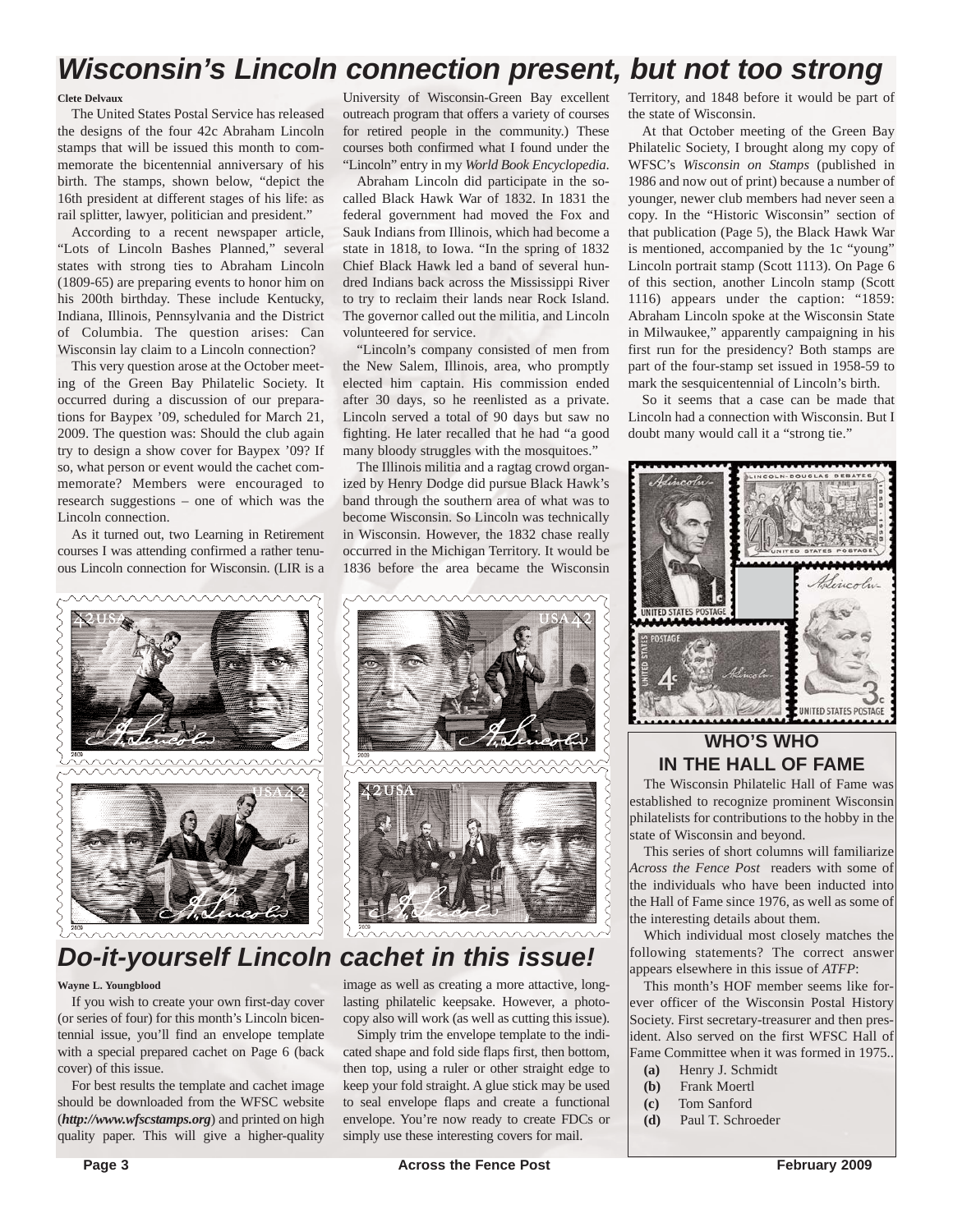# *1933 Chicago Century of Progress World's Fair detailed by National Postal Museum Curator*

#### *Wayne L. Youngblood*

"From fan dancers to fan belts," according to a notation by the publisher (University of Illinois Press), "T*he 1933 Chicago World's Fair: A Century of Progress* offers the compelling, untold stories of fair planners and participants who showcased education, industry and entertainment to sell optimism during the depths of the Great Depression." Well said.

The book, released late last fall, was written by well-known Chicagoland collector (and now curator of the National Postal Museum in Washington, D.C.) Cheryl Ganz. Ganz has had a major interest in the 1933 World's Fair for a number of years and has written about several different facets of the exposition in the past.

Philatelic aspects aside, the 1933 Chicago World's Fair was a triumph on many levels, but it easily could have been a failure. Business leaders, fair planners and organizers were almost all former military, and the future they envisioned through the fair was reflected in the motto they chose: "Science Finds, Industry Applies, Man Conforms." As planning for the fair got underway, other problems, including racial tension, gender descrimination, Chicago's organized crime and and the darkening Nazi cloud on the European horizon, became very real threats to potential success.

But ultimately (warts and all), the 1933 World's Fair became a masterpiece of diversity, technology and humanity – set against the Great Depression backdrop of social and financial bleakness never before experienced by most (including 25% unemployment). And, at that time there was yet no sense of impending improvement.

Still, the fair, its popularity and and it's ability to induce an uneasy population to spend very limited resources on goods and services, amazed President Franklin D. Roosevelt, and he wanted it re-opened in 1934 to further stimulate the lagging economy – and it was done gladly, from May 26, 1934, through Oct. 31 (it was open originally from May 27, 1933, through Nov. 12). The fair also has the distinction of being the first international fair in American history to pay for itself – with about 48.7 million visitors during its 333-day run.

Although not primarily philatelic in nature, Ganz's social and cultural examination of the 1933 World's Fair does much to expand our understanding of the underpinnings of the society that created the artifacts we collect and study today. Her attention to detail, accuracy and ultimate readability are a service to historians and hobbyists alike.



## *Instructions for preparing and submitting Lincoln cachet on Page 6.*

#### *Wayne L. Youngblood*

After trimming, folding and pasting your Lincoln Bicentennial cachet (found on Page 6), you'll be ready to affix stamps and submit cov-

### *Attention WFSC members:*

As a special offer to collectors who read *ATFP* (and as a way to help the organization), I will send the WFSC **15%** of all sales generated by this ad.

*Please specify at the time of your purchase that this is the "WFSC Special."*

**Dave's Stamps (Dave Carney) P.O. Box 55 Kimberly WI 54136** dcarney1@new.rr.com (920) 687-9077

APS Lifetime member **01.10**

ers to the United States Postal Service for cancellation servicing. You may use either singles or the group of four, and you can even use older Lincoln issues for combination covers.

According to postal regulations you must address your cover. However, most collectors prefer to save unaddressed covers. Fortunately, these apparently disparate goals are not in conflict with each other.

The best way to address your first-day covers is to use address labels that will peel off once your cover is returned. Blank peelable labels – available in sheet or roll form – can be found at most office supply stores. You can then simply stick a regular address label on your peelable one, or hand-write ot type your address on it.

Your peelable address label should be as small as possible and placed near the bottomright corner of the envelope to allow enough room for the stamps and first-day cancel. Since your cover will have a non-gummed flap you may wish to tuck it inside so it doesn't get damaged during processing.

Your first-day cover or covers must be placed inside a stamped envelope and mailed to the address that follows this feature. Some collectors also like to include a stamped, addressed return envelope to lessen the chance of damage or overcanceling to their covers while traveling

through the mail stream.Your cover will likely take several weeks to be returned.

*272 pages, \$39.95*

Although in the past there has been a standard 30-day grace period allowed for most stamps there is now a much longer period (two months) allowed. Since the Abraham Lincoln issue will be released Feb.9, all requests for first-day cancellations must be postmarked by **April 10**.

All requests for first-day cancellations should be sent to (and addressed all in capital letters):

#### **ABRAHAM LINCOLN STAMP PHILATELIC CLERK 2105 E. COOK ST. SPRINGFIELD IL 62703-9998**

Creating and processing your own first-day covers can be a lot of fun. Here's your opportunity to start a new area!

> Please remember to patronize *Across the Fence Post* advertisers. They support the hobby and your organization!

**Page 4 Across the Fence Post February 2009 February 2009**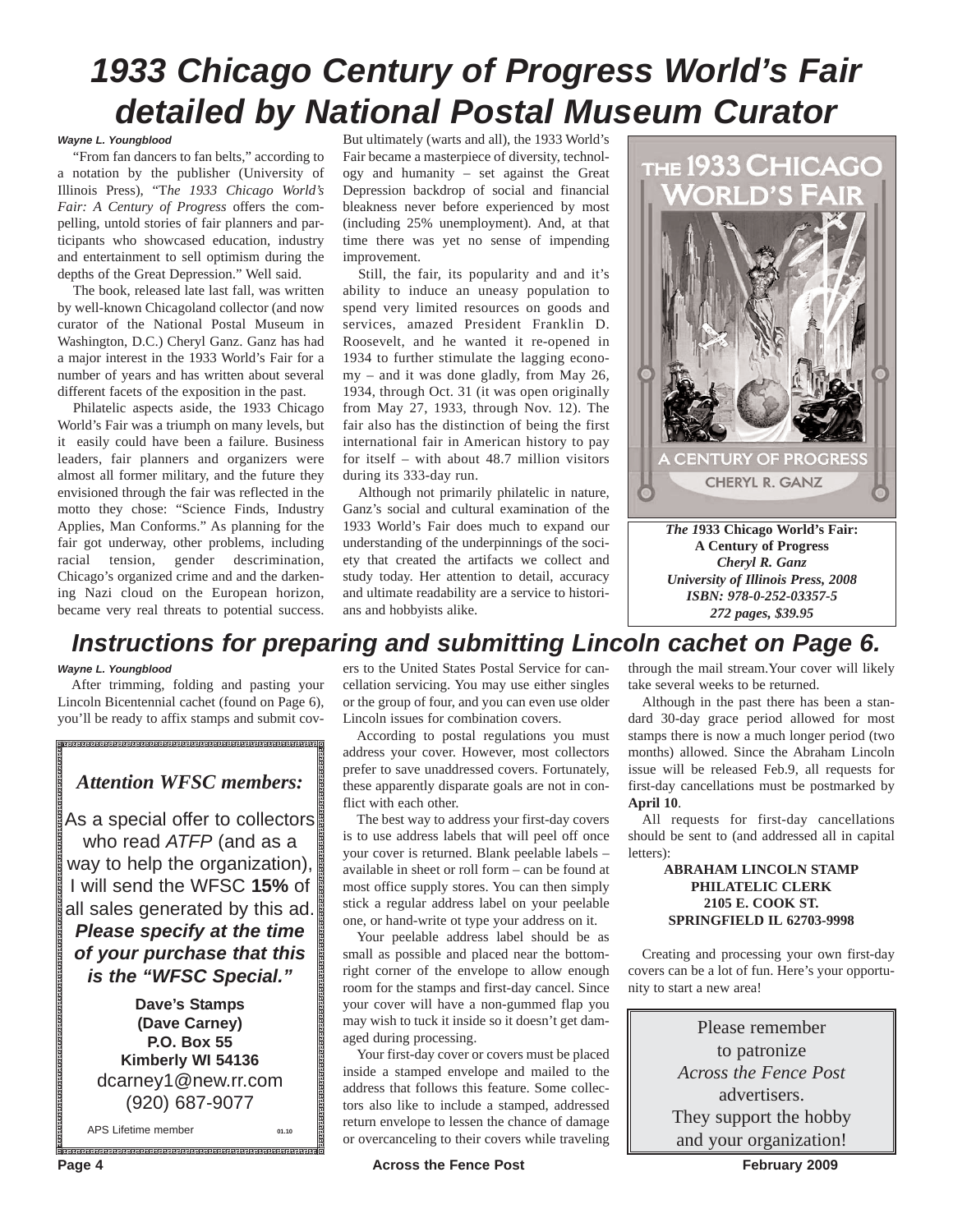

# Show Calendar and Registry

List your show, bourse, auction or other event here! *Calendar listings are free for one WFSC member-club event per year. Classified advertising rates apply for all non-members and other events appearing in this section.*

# **2008-09 WFSC show schedule\***

\*Some dates and details may be subject to change, and there will likely be additional listings.